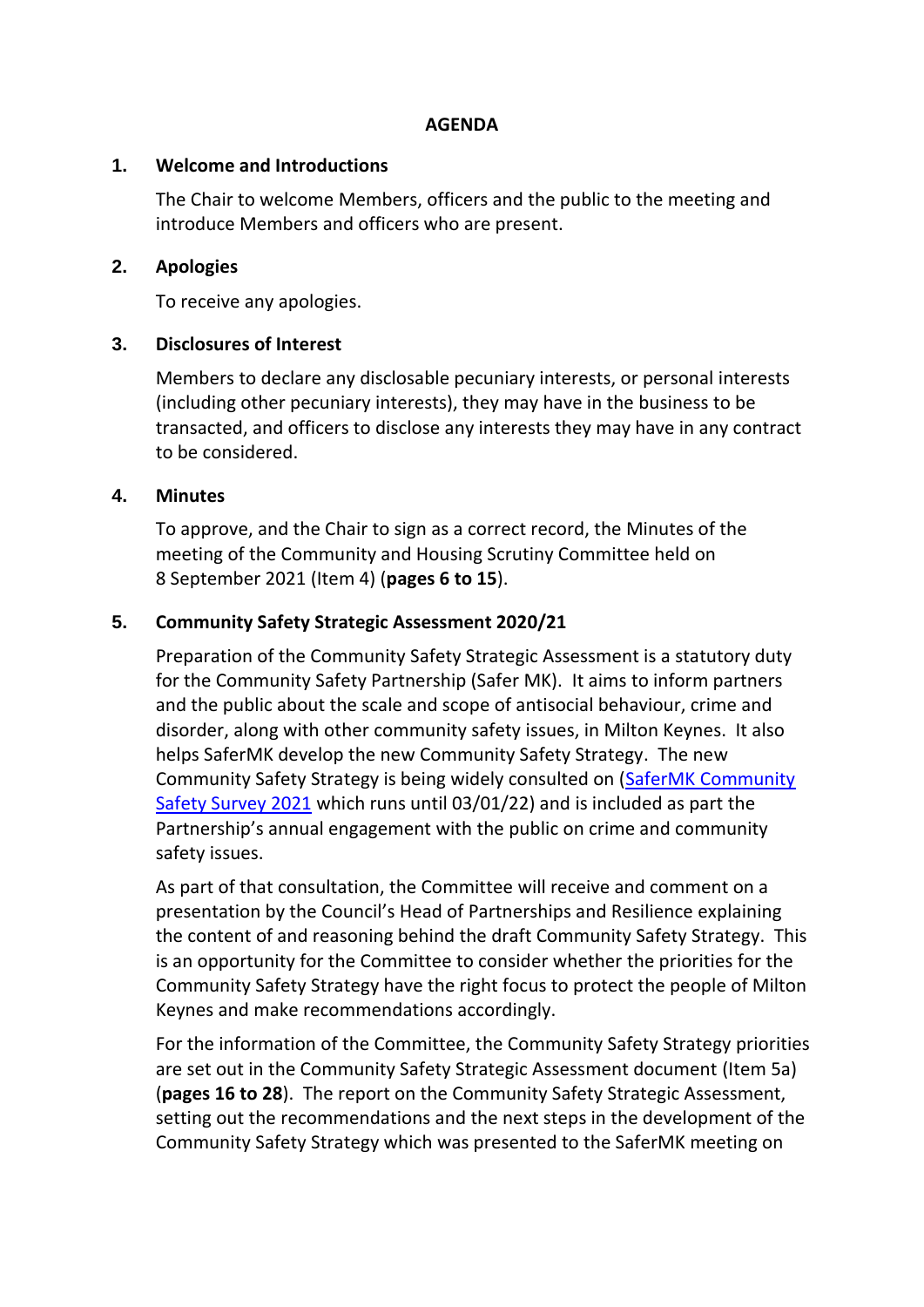13 October 2021 is included as Item 5b (**pages 29 to 30**).

## **6. Serious Violence Reduction Strategy 2021-2024**

Following a consultation on a new legal duty on serious violence, the government announced in December 2019 that it would bring forward legislation to create that new duty. [Section 6\(1\) of the Crime and Disorder Act](https://www.legislation.gov.uk/ukpga/1998/37/section/6)  [1998,](https://www.legislation.gov.uk/ukpga/1998/37/section/6) which sets out the strategies that responsible authorities must formulate and implement, will also be amended to explicitly include serious violence.

The Serious Violence Reduction Strategy sets out the plans of the MK Together Management Board to tackle serious violence ahead of the forthcoming Serious Violence Duty and outlines a whole system approach to understanding and responding to the causes and consequences of serious violence. It has been developed in partnership with a focus on prevention and early intervention **(Item 6a)** (**pages 31 to 40**).

The Committee will have the opportunity to discuss the Strategy with a number of witnesses, comment on its focus and make recommendations accordingly.

The report on the Serious Violence Reduction Strategy which was presented to the SaferMK meeting on 13 October 2021, is included for information as Item 6b (**page 41**).

Included as Item 6c (**page 42**) is a table setting out comparative crime figures for a number of Milton Keynes' statistical neighbours (based on size of population) for the 12 months to June 2021.

# **7. Domestic Abuse Strategy 2020-25**

In November 2020, the Council, in partnership with a number of other organisations, launched its new Domestic Abuse Prevention Strategy 2020-2025 which set out the priorities and new measures for making Milton Keynes a safer place, with more education on the issues, greater support for victims and zero tolerance of abusive behaviour. The strategy has the voices of people who have experienced domestic violence at its core and has been developed with them and with local support agencies (Item 7a) (**pages 43 to 57**).

At its meeting on 13 October 2021, the SaferMK Partnership received a report on progress against the strategy so far from the Council's Head of Commissioning (Item 7b) (**pages 58 to 66**).

This is an opportunity for the Committee, as part of its Community Safety remit, to review and comment on progress, discuss it with relevant witnesses and make recommendations accordingly.

## **8. 2021/2 Work Programme**

The Committee's Work Programme for the remaining meeting of the 2021/22 cycle of meetings is attached for information (Item 8) (**pages 67 to 68**).